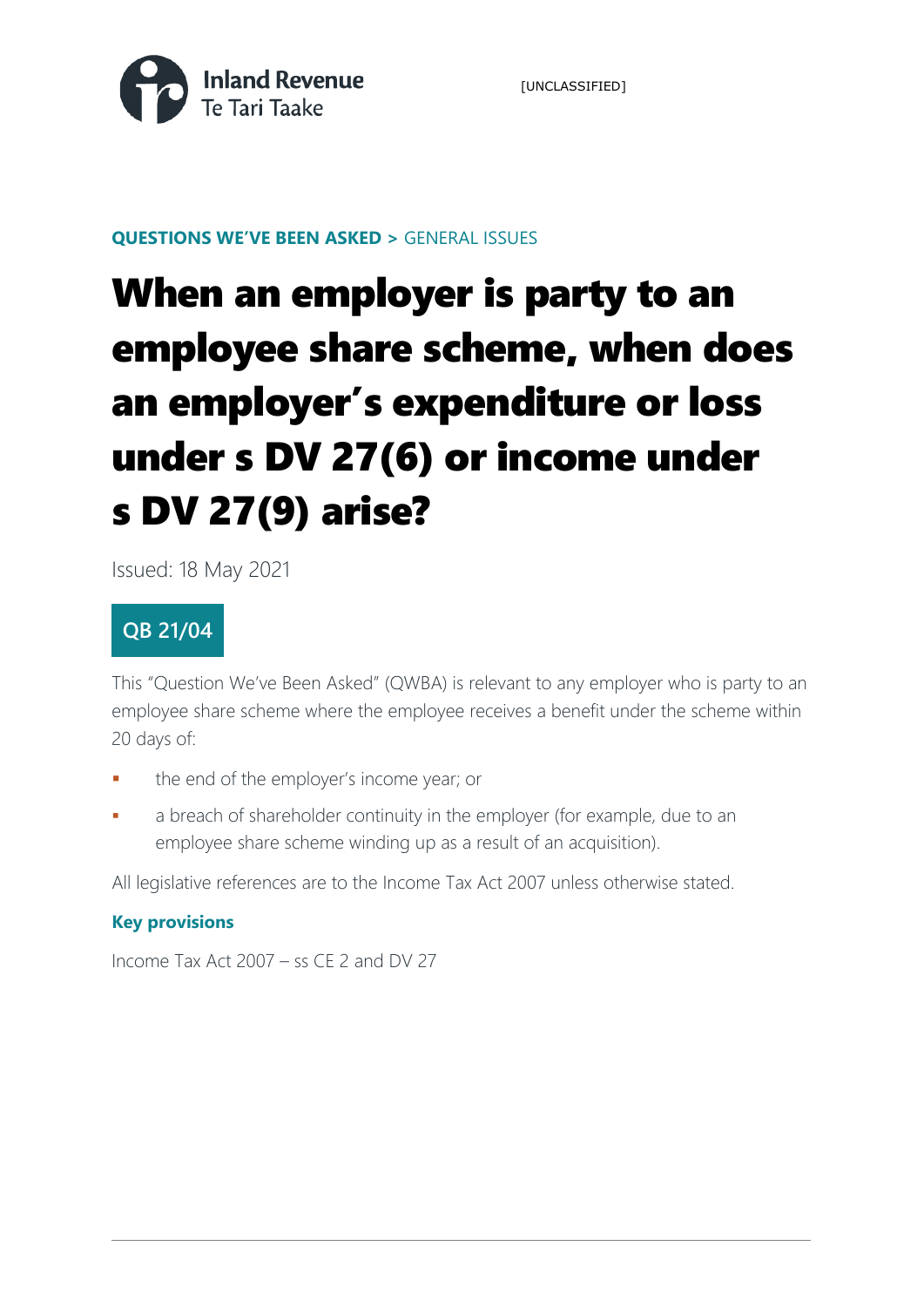

## Question

When an employer is party to an employee share scheme (ESS), when does an employer's expenditure or loss under s DV 27(6) or income under s DV 27(9) arise?

### Answer

When an employer is party to an ESS, the employer's expenditure or loss under s DV 27(6) or income under s DV 27(9) will arise when the related "employee amount" from the formula in s DV 27(7) is recognised for the ESS employee.

The "employee amount" is the amount for the ESS employee calculated on the share scheme taxing date in accordance with the formula in s CE 2(1). Where the amount calculated is:

- negative, the ESS employee has a deduction **on the share scheme taxing date** (subject to any applicable general limitations, other than the employment limitation);
- **PEDE EXECT** positive and the employer has an employee benefit reporting obligation in respect of the ESS employee, then the ESS employee derives the amount **on the ESS deferral date**; and
- positive and the employer does not have an employee benefit reporting obligation in respect of the ESS employee, then the ESS employee derives the amount **on the share scheme taxing date.**

This QWBA does not consider arrangements that may be subject to the application of ss BG 1 (Tax Avoidance) or GB 49B (Employee Share Schemes).

# Key terms

**Employee benefit reporting obligation** means the requirement to provide employment income information under s RD 22(3) of the Income Tax Act 2007 and ss 23E to 23H of the Tax Administration Act 1994, as modified by s 23K of the Tax Administration Act 1994, in relation to a benefit received under an ESS.

**Employee share scheme** (ESS) has the meaning given in s CE 7. Broadly, an ESS (subject to specified exceptions) is an arrangement with a purpose or effect of issuing or transferring shares in a company to a person (an **ESS employee**) who will be, is, or has been an employee (or shareholder−employee) of that company or of another company in the same group, if that arrangement is connected to the person's employment or service. It also includes the provision of shares to an associate of the ESS employee, if the arrangement is connected with the ESS employee's employment or service.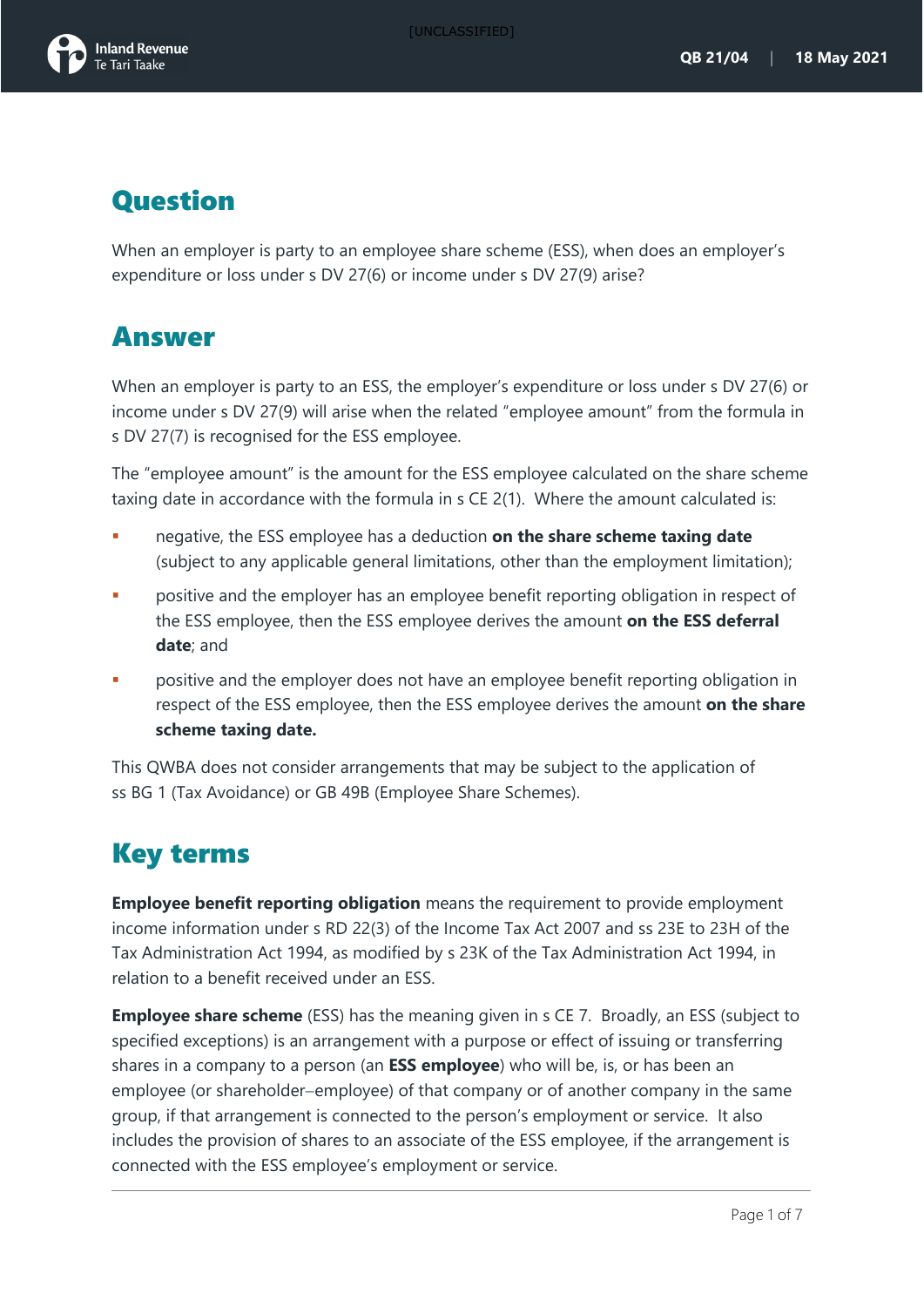

**ESS deferral date** means the 20<sup>th</sup> day after the share scheme taxing date for the benefit.

**Share scheme taxing date** has the meaning given in s CE 7B. Broadly, this date is the earlier of the following dates (subject to specified exclusions):

- The first date when the shares are held by or for the benefit of an ESS employee (or associate) and, after which, under the provisions of the ESS, there is:
	- o no material risk that beneficial ownership may change or that a right or requirement in relation to the transfer or cancellation of the shares may operate;
	- o no benefit accruing to the ESS employee (or associate) in relation to a fall in value of the shares; and
	- $\circ$  no material risk that there will be a change in the terms of the shares affecting the value of the shares.
- The date when the shares or related rights of an ESS employee (or associate) are cancelled or are transferred to a person who is not associated with an ESS employee.

# **Explanation**

- 1. A new regime for the taxation of employee share schemes (ESSs) came into force on 29 September 2018 (enacted by the Taxation (Annual Rates for 2017-18, Employment and Investment Income, and Remedial Matters) Act 2018).
- 2. The objective of the new regime is to ensure neutral tax treatment of ESS benefits as compared with other forms of employee remuneration. That is, to the extent possible, the tax position of both the employer and the employee should be the same whether remuneration for labour is paid in cash or shares.

#### **Employee amounts – s CE 2**

- 3. Section CE 1(1)(d) provides that a benefit received under an employee share scheme in connection with a person's employment or service is income of the person.
- 4. Section CE 2(1) provides that an ESS employee receives a benefit for the purposes of s CE 1(1)(d) equal to the positive amount calculated on the share scheme taxing date using the following formula:

```
share value – consideration paid + consideration received – previous income.
```
<span id="page-2-0"></span>5. The terms used in the formula are defined in s CE 2(2). Broadly, the terms have the following meanings: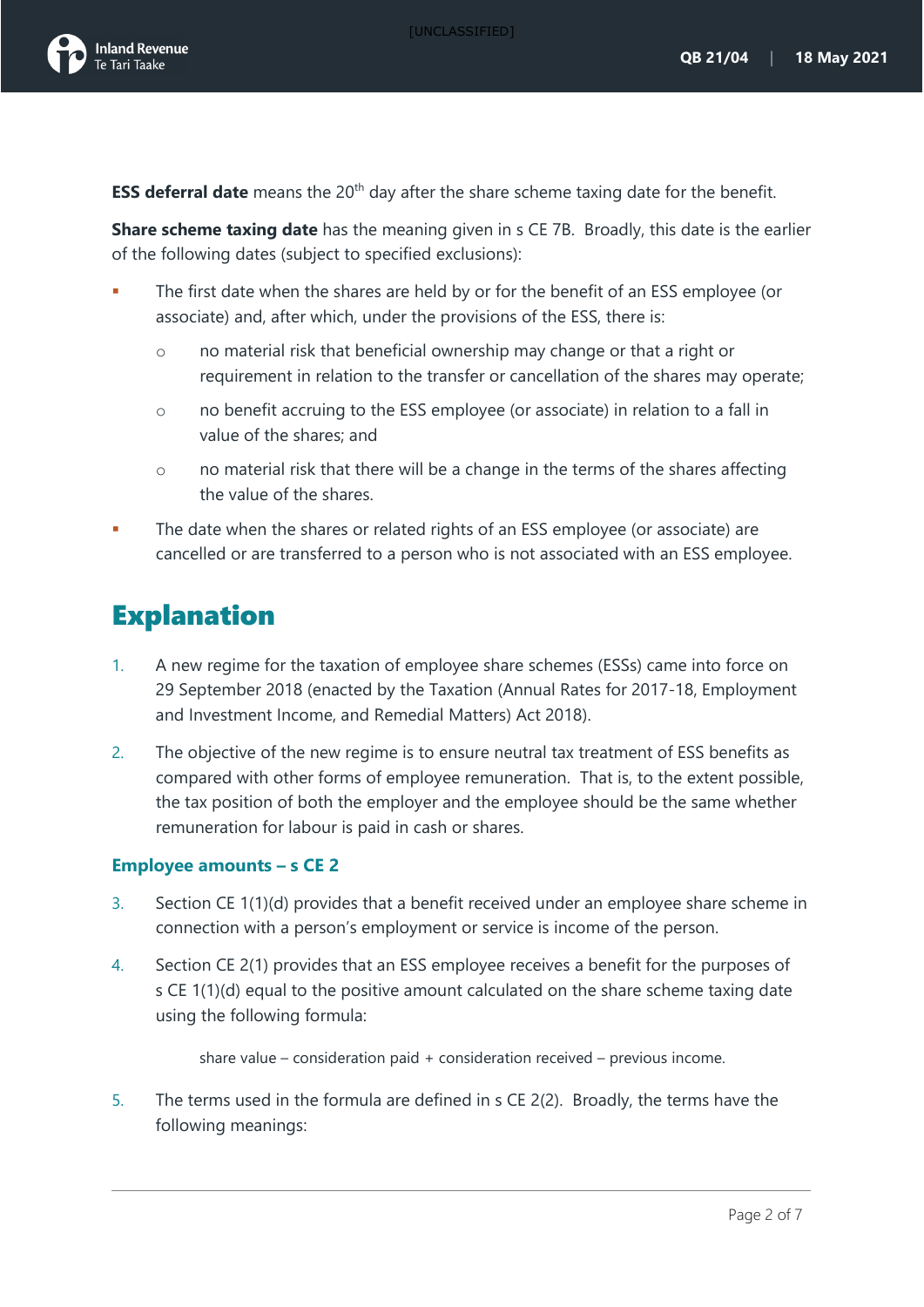

- **Share value** is the market value of the shares or related rights owned by an ESS employee or associate on the share scheme taxing date, if the share scheme taxing date is not triggered by a transfer or cancellation of the shares or related rights.
- **Consideration paid** is the amount of consideration paid or payable by an ESS employee or associate in relation to the transfer of the shares or related rights under the ESS.
- **Consideration received** is the amount of consideration paid or payable to an ESS employee or associate in relation to a transfer or cancellation of the shares or related rights under the ESS.
- **Previous income** is the total amount of income under [s CE 1\(1\)\(d\)](http://www.legislation.govt.nz/act/public/2007/0097/latest/link.aspx?search=sw_096be8ed819e6cd0_%22Ce+2%22_25_se&p=1&id=DLM1512779#DLM1512779) that the ESS employee has in relation to the shares or related rights before 29 September 2018.
- 6. While the formula in s CE 2(1) is calculated on the share scheme taxing date, s CE 2(7) to (9) provides that if the employer has an employee benefit reporting obligation in respect of the benefit (a positive amount calculated using the formula), then the ESS employee is treated as deriving employment income in relation to the benefit on the ESS deferral date (20 days later).
- <span id="page-3-1"></span>7. If the formula in s CE 2(1) results in a negative amount (for example, because the share value on the share scheme taxing date is less than the consideration paid in relation to the transfer), ss CE 2(3) and DV 27(4) provide that it is a deduction for the ESS employee. Section DV 27(4) supplements the general permission and overrides the employment limitation (see s DV 27(10)). The ESS deferral date under s CE 2(7) to (9) applies only to benefits (positive amounts calculated using the formula in s CE 2(1)); that is, not negative amounts.

#### **Employer amounts – s DV 27**

- 8. Subject to the general permission (s DA 1) and general limitations (s DA 2), a deduction is available to employers for ESS benefits that matches the income to employees in timing and quantity, as explained in [\[9\]](#page-3-0) to [\[21\]](#page-6-0).
- <span id="page-3-0"></span>9. Where an employer is party to an ESS and is the employing or contracting company for an ESS employee, s DV 27(6) effectively provides that the employer has an amount of expenditure or loss equal to the positive amount calculated in accordance with the formula in s DV 27(7):

employee amount – previous deductions.

10. The terms used in the formula are defined in s DV 27(8). Broadly, the terms have the following meanings: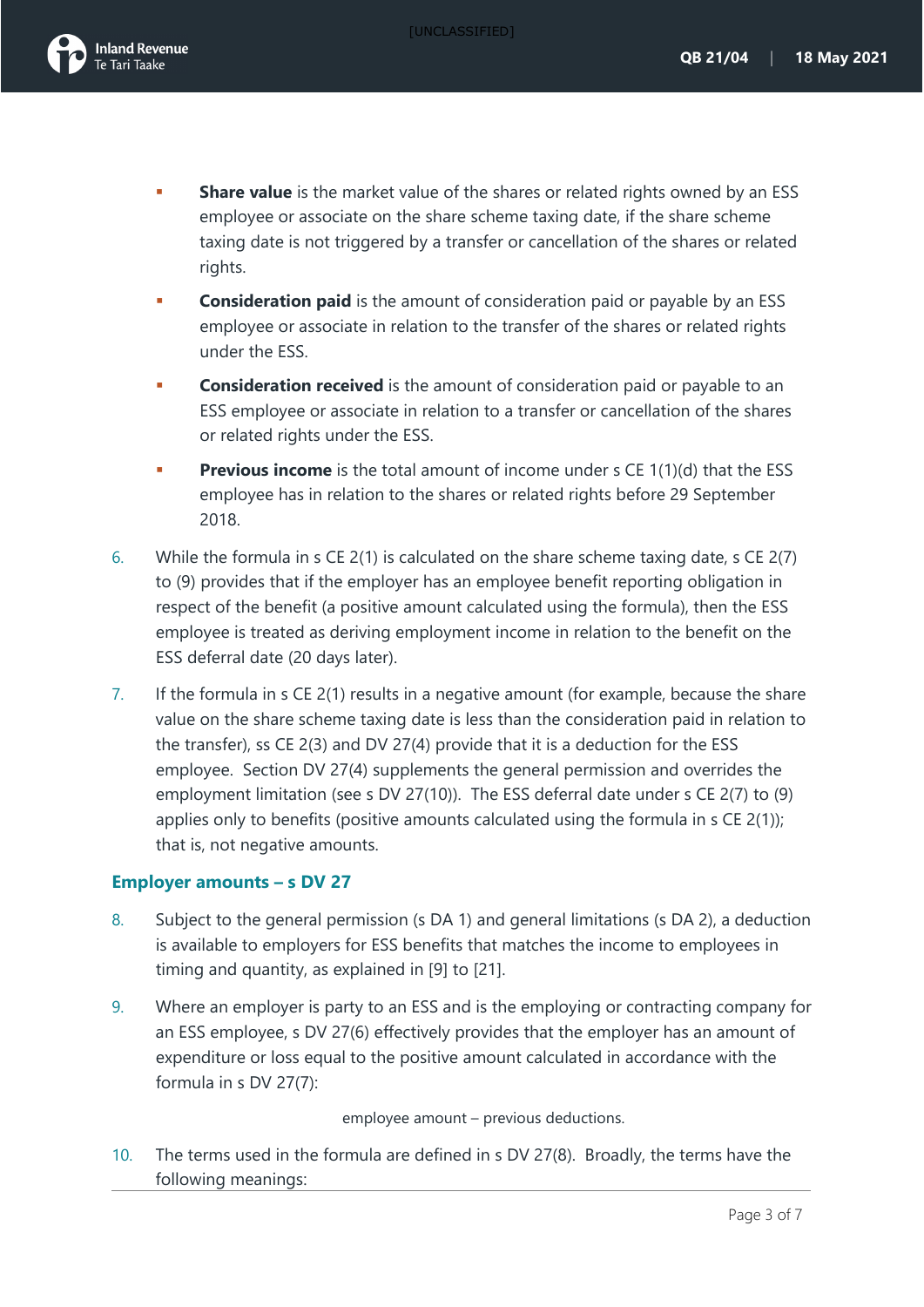[UNCLASSIFIED]



- **Employee amount** is the amount for the ESS employee calculated under the formula in [s CE 2\(1\).](http://www.legislation.govt.nz/act/public/2007/0097/latest/link.aspx?search=sw_096be8ed819e6cd0_%22dv+27%22_25_se&p=1&id=DLM1512781#DLM1512781) This could be a positive or negative amount.
- **Previous deductions** is the total amount of deductions that have been allowed to the employer or an associate for expenditure or loss incurred in relation to the employee amount before 29 September 2018.
- 11. If the result of the formula in s DV 27(7) is a negative amount then, instead of expenditure or loss under s DV 27(6), the amount is income of the employer under ss DV 27(9) and CV 20.
- 12. The employer's expenditure or loss under s DV 27(6) is generated by the formula in s DV 27(7). Section DV 27(2) denies a deduction for most other expenditure or loss on an ESS – for example, payments to an ESS trust or reimbursements paid to a parent for issuing shares.

#### **Timing**

- 13. The uncertainty addressed in this QWBA arises because timing under s DV 27 for the expenditure or loss under s DV 27(6) or the income under s DV 27(9) arising for the employer is unclear. Ordinary principles for when expenditure is incurred or income is derived cannot be applied given the nature of the expenditure or loss arising under s DV 27(6). The expenditure or loss does not relate to any actual cost, outlay or receipt, but is created by the formula in s DV 27(7). The obligations under the ESS may not even be obligations of the employer – for example, it may be a parent company required to issue shares or make payment to the employee under the ESS. If some form of actual cost or outlay is incurred by the employer, s DV 27(2) generally denies a deduction for most of those costs or outlays.
- 14. The main feature of the formula in s DV 27(7) is the "employee amount" that is calculated for the ESS employee on the share scheme taxing date under s CE 2(1).
- 15. As set out in [\[5\]](#page-2-0) to [\[7\]](#page-3-1), the recognition of the "employee amount" by the ESS employee is deferred by 20 days (to the ESS deferral date) under s CE 2(7) to (9) where the employer has an employee benefit reporting obligation in respect of the benefit (being a positive amount calculated under s CE 2(1)). In such a case, the benefit is treated as paid on the ESS deferral date under s RD 6(3)(a) of the Income Tax Act 2007 and s 23K(1) of the Tax Administration Act 1994.
- 16. An employer will usually have an employee benefit reporting obligation for a benefit under s RD 22. An exception is where the ESS employee is a former employee for whom the employer has not chosen under s RD 7B to withhold an amount of tax.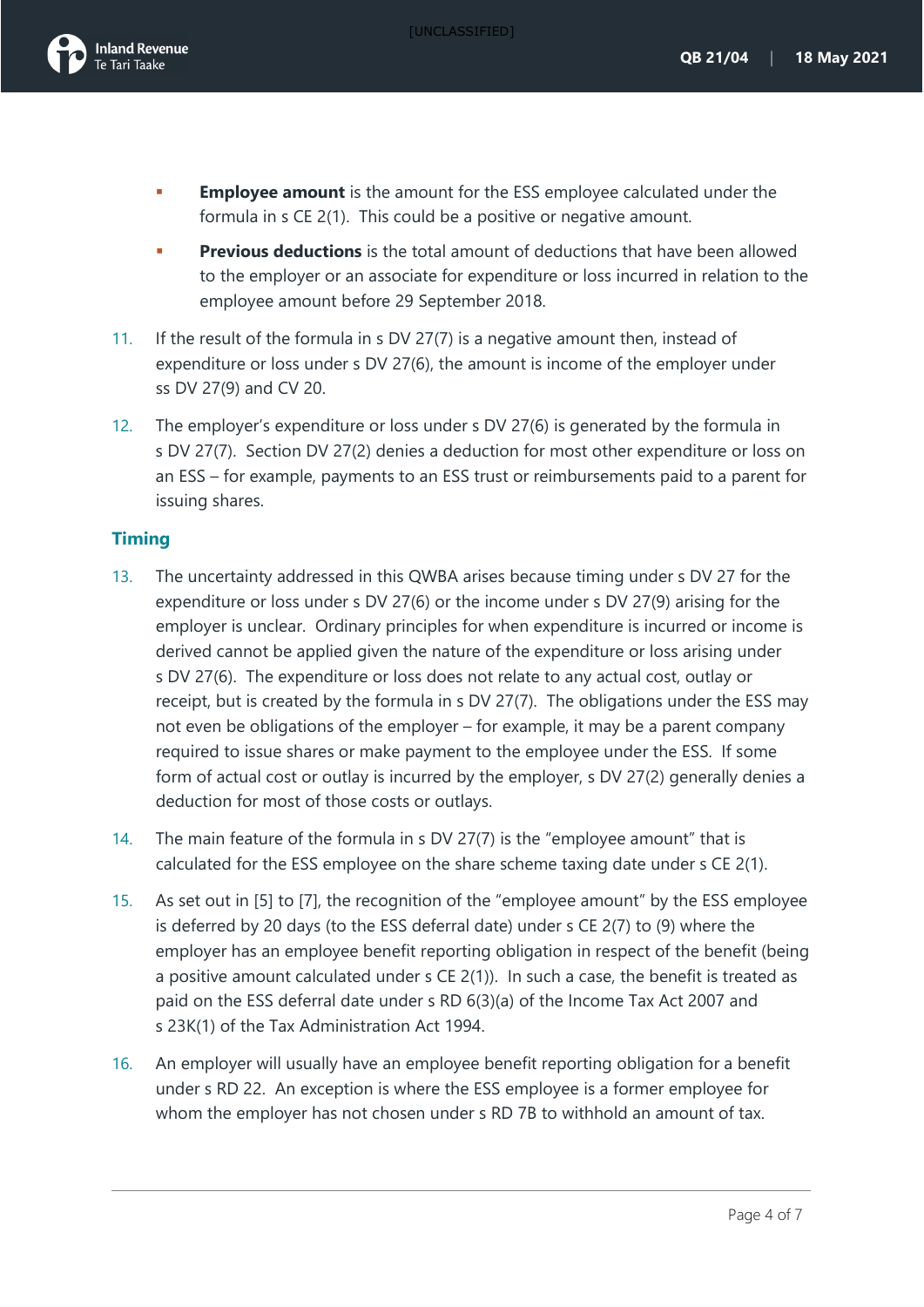[UNCLASSIFIED]



- 17. The above circumstances lead to uncertainty as to whether the employer's expenditure or loss under s DV 27(6) or income under s DV 27(9) arises on the share scheme taxing date or the ESS deferral date.
- 18. Purpose and context are relevant for determining the meaning of a provision (in light of s 5 of the Interpretation Act 1999, *Commerce Commission v Fonterra Co-operative Group Ltd* [2007] NZSC 36 at [22] to [24] and *CIR v Alcan New Zealand Ltd* (1994) 16 NZTC 11,175 at [444]). In light of the purpose and context of the new ESS regime and s D 27, the Commissioner considers that the employer's expenditure or loss under s DV 27(6) or income under s DV 27(9) resulting from the application of the formula in s DV 27(7) arises at the same time the related "employee amount" calculated under s CE 2(1) and used in s DV 27(7) is recognised.
- 19. This is because the purpose and context of the new ESS regime demonstrate that the share benefit is to be taxed in the same way as an equivalent cash payment followed by an acquisition of shares in the issuing company. This is shown in ss CE 2 and DV 27 for income and deductions arising under an ESS, and in s CD 43(6E) to (6K) for the related adjustments to the calculation of the employer's available subscribed capital. These provisions apply as follows:
	- The ESS employee is treated as receiving the share benefit when they have done everything they need to earn the shares and hold them in the same way as any other shareholder. This occurs through the calculation of the benefit being performed on the share scheme taxing date: ss CE 2(1) and CE 7B.
	- The employer is treated as incurring an equivalent cost at the same time as the employee recognises the income. The deduction to employers is to match the income to employees in timing and quantity. This occurs through the calculation of the deduction being linked to the "employee amount" under s DV 27(6) to (8).
	- The employer (in the usual case) has an uplift in its available subscribe capital under s CD 43(6E) to (6K) at the same time.
- 20. The recognition of the benefit by the ESS employee is deferred by 20 days (to the ESS deferral date) under s CE 2(7) to (9) when an employer has employee benefit reporting obligations. This period is to allow employers time to compile and report the relevant information. Where that deferral applies, the recognition of the amount calculated for the employer under s DV 27(7) must also be deferred in that manner. While the benefit can be calculated as at the share scheme taxing date, the employer has not "incurred" anything in respect of the amount calculated under s DV 27(7) at that time. The employer does not have any obligations existing for the expenditure or loss under s DV 27(6) prior to s DV 27 creating it.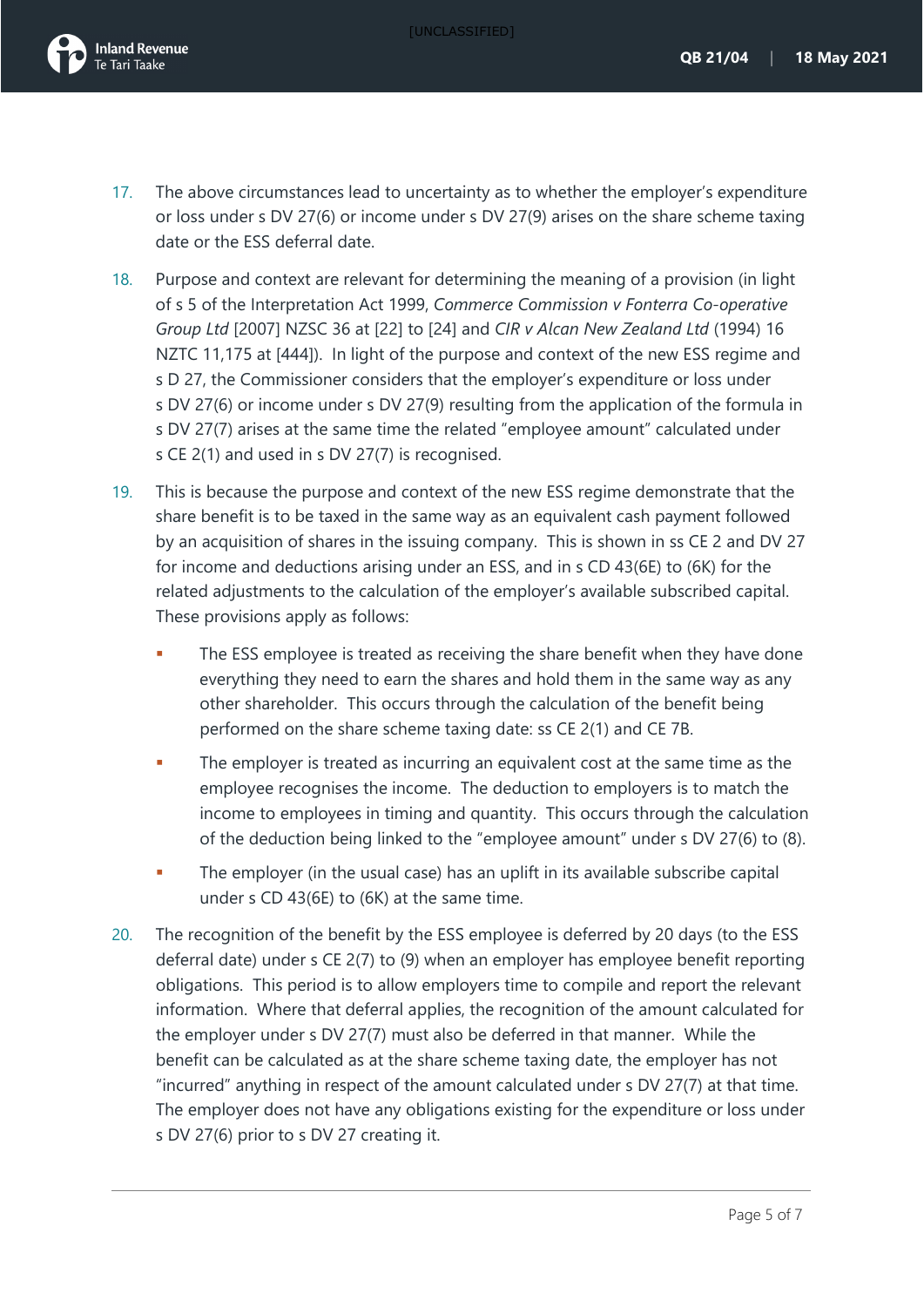### Examples

<span id="page-6-0"></span>21. The following examples are of a general nature and assume the general permission (s DA 1) is met and the general limitations (s DA 2) to deductibility do not apply.

#### **Example 1 – Simple option: market value increasing**

On 1 April 2020, A Co issues an option to its employee to subscribe for 10,000 shares in A Co for an exercise price of \$1 (being the market value of a share in A Co on 1 April 2020). The option may be exercised only after 31 March 2023, provided the employee has been in continuous employment with A Co for the three-year period from when the option was issued. The employee exercises their option on 15 July 2023 and is issued shares on the same day.

The share scheme taxing date is when the option is exercised and shares are issued to the employee on 15 July 2023. The market value of the shares on 15 July 2023 is \$15,000. The exercise price paid by the employee for the shares is \$10,000.

The employee's benefit of \$5,000 is calculated in accordance with s CE 2(1) on 15 July 2023.

If the employer has employee benefit reporting obligations for the benefit, the employee is treated as deriving employment income of \$5,000 under ss CE 1(1)(d) and CE 2 on the ESS deferral date of 4 August 2023. The related employer expenditure or loss under s DV 27(6) also arises on 4 August 2023.

If the employer does not have employee benefit reporting obligations for the benefit (for example, because, after having been in continuous employment with A Co for three years, the employee leaves employment before exercising the option and A Co has not elected to withhold an amount of tax), s CE 2(7) to (9) and the ESS deferral date do not apply, and the employee is treated as deriving employment income of \$5,000 under ss CE 1(1)(d) and CE 2 on the share scheme taxing date of 15 July 2023. The related employer expenditure or loss under s DV 27(6) also arises on 15 July 2023.

#### **Example 2 – Simple option: market value decreasing**

This example uses the same facts as in example 1, except the market value of the shares on 15 July 2023, the share scheme taxing date, is \$9,500. The exercise price paid by the employee for the shares is still \$10,000.